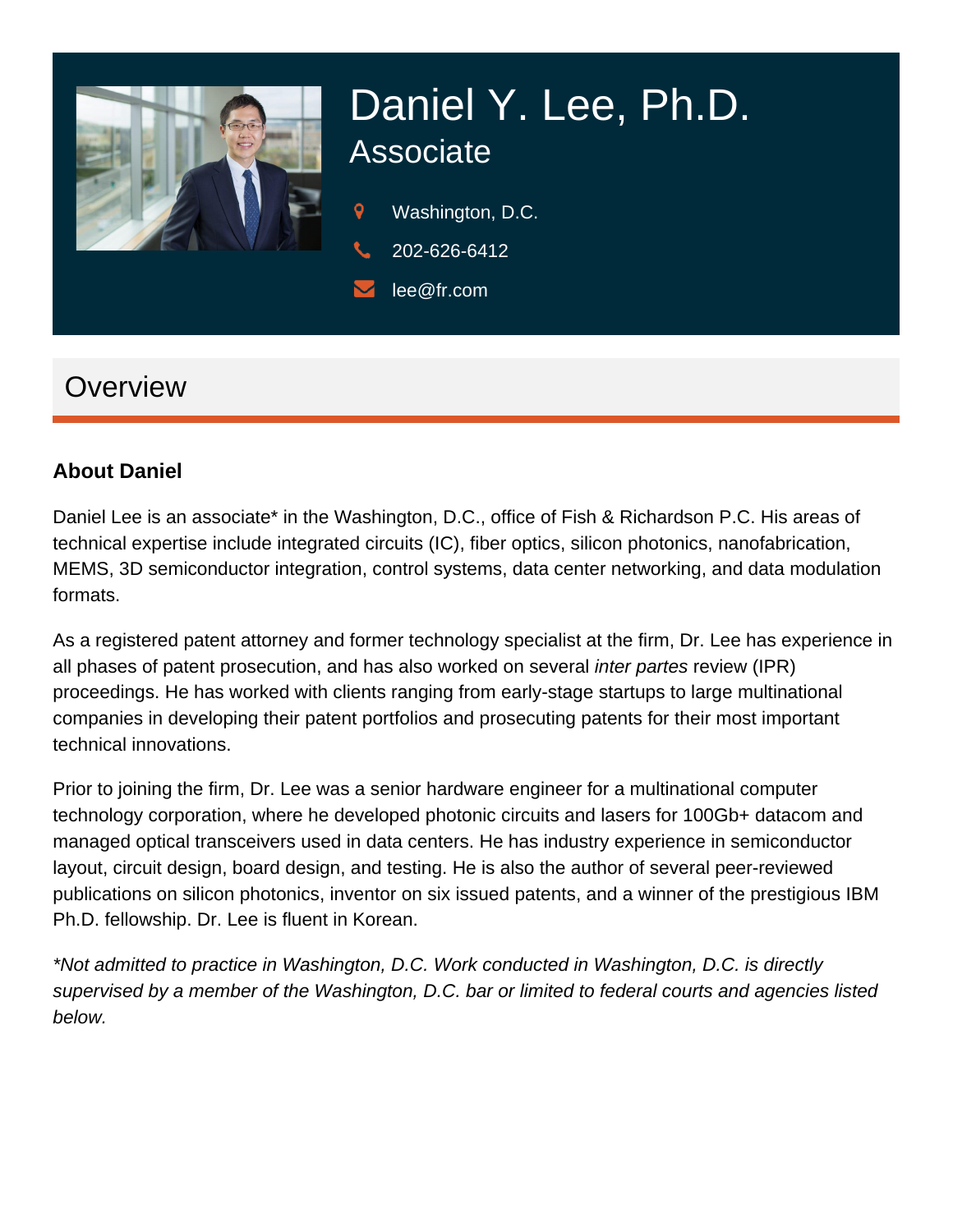#### Focus Areas

#### **Services**

- Litigation
- Patent
- Post-Grant

#### **Industries**

- Consumer Products
- Hardware
- Internet
- Nanotechnology
- Optics
- Semiconductors
- Software
- Telecommunications

#### Education

J.D. cum laude, New York University School of Law (2021) Staff Editor, Journal of Intellectual Property and Entertainment Law; Florence Allen Scholar

Ph.D., Electrical and Computer Engineering, Cornell University (2015)

M.S., Electrical and Computer Engineering, Cornell University (2013)

B.S. magna cum laude, Electrical and Computer Engineering, Cornell University (2010)

## Insights

#### **Publications**